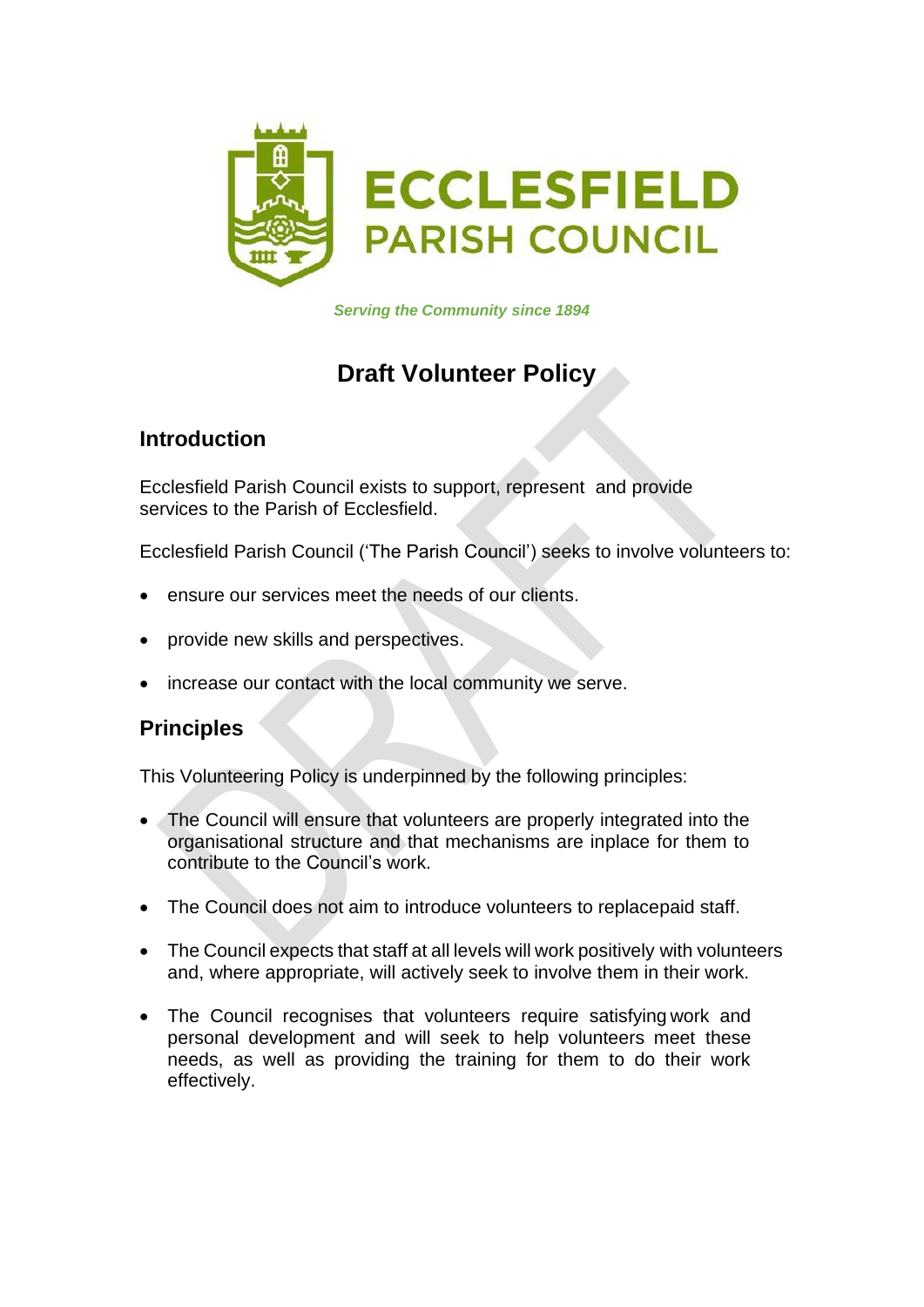- Vulnerable adults that assist in the office will provide someone to support them whilst working with the Council Staff.
- Before children work in the office the school would complete the safeguarding and health and safety check.

### **Practice guidelines**

The following guidelines deal with practical aspects of the involvement of volunteers:

## **Recruitment**

All prospective volunteers will be interviewed to ascertain their skills, suitability and how best their potential might be realised.

#### **Volunteer agreements and voluntary work outlines**

Each volunteer will have a volunteer agreement establishing what the Council undertakes to provide them. In addition, they will agree to a written outline of the specific work they will be undertaking. Neither of these documents is a contract. The Council has no intention of creating a permanent contract with any volunteers.

#### **Expenses**

Volunteers will have their reasonable travel expenses reimbursed. Other expenses may be paid by agreement with the Council before they are incurred.

#### **Induction and training**

All volunteers will receive an induction into the Council and their own area of work. Training will be provided as appropriate. Where possible volunteers will be entitled to receive additional training on the same basis as paid staff.

#### **Support**

The Parish Clerk or another senior member of staff will be all volunteers point of contact. They will be provided with regular supervision to feedback on progress, discuss future development and air any problems.

#### **The volunteer's voice**

Volunteers are encouraged to express their views about matters concerning the Council and its work.